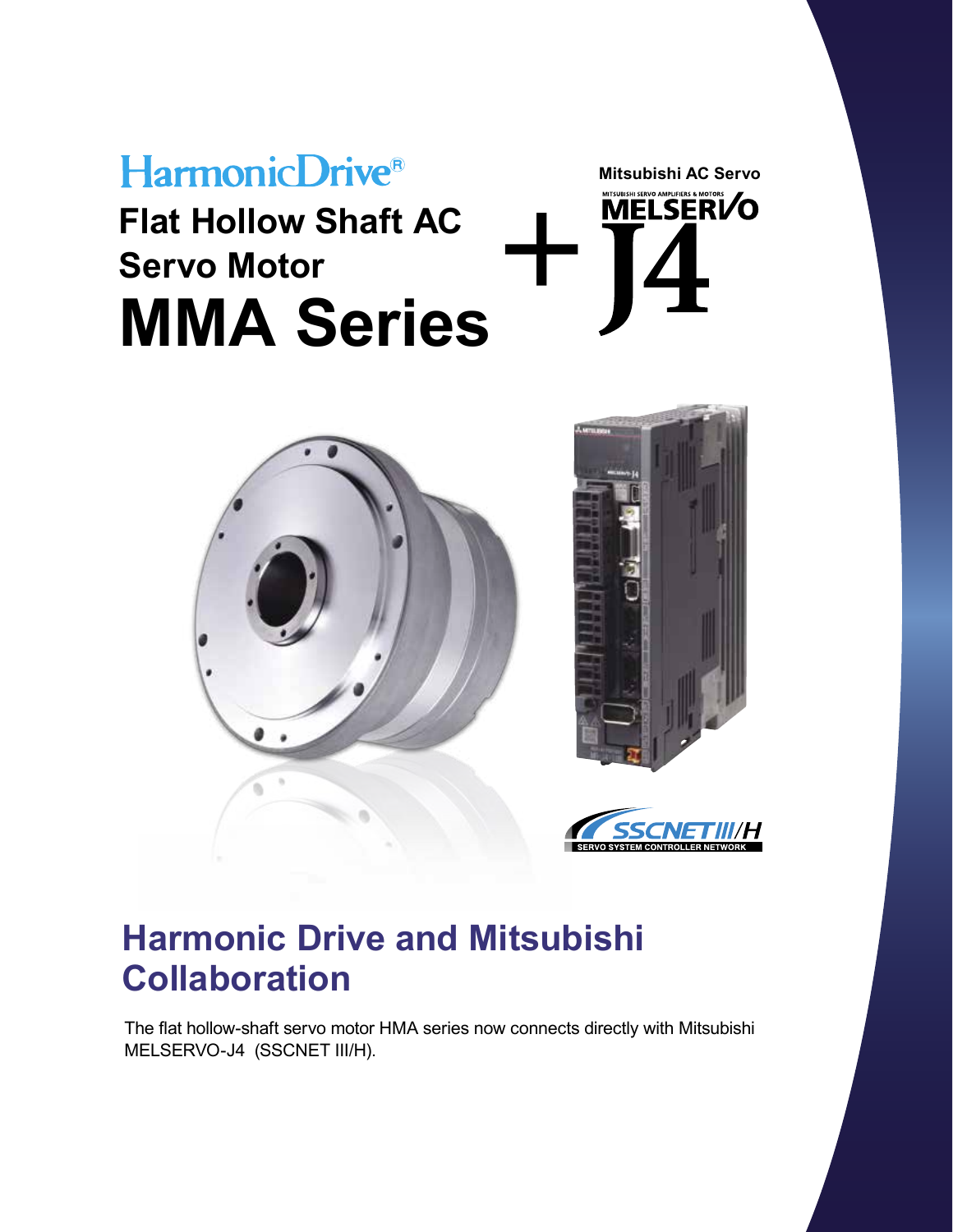#### **Features**

- Large through-hole can be used to pass cables, pipes or shafts concentric to the axis of rotation. (The hollow shaft is available from φ22 to 60 mm.)
- Flat configuration.
- Four types with rated output from 251 to 1320W.
- Integrated brake option is available without dimension change.
- Provides easy connection to a system configured with the "MELSERVO-J4" SSCNET III/H communication.



### **Simple System Configuration**

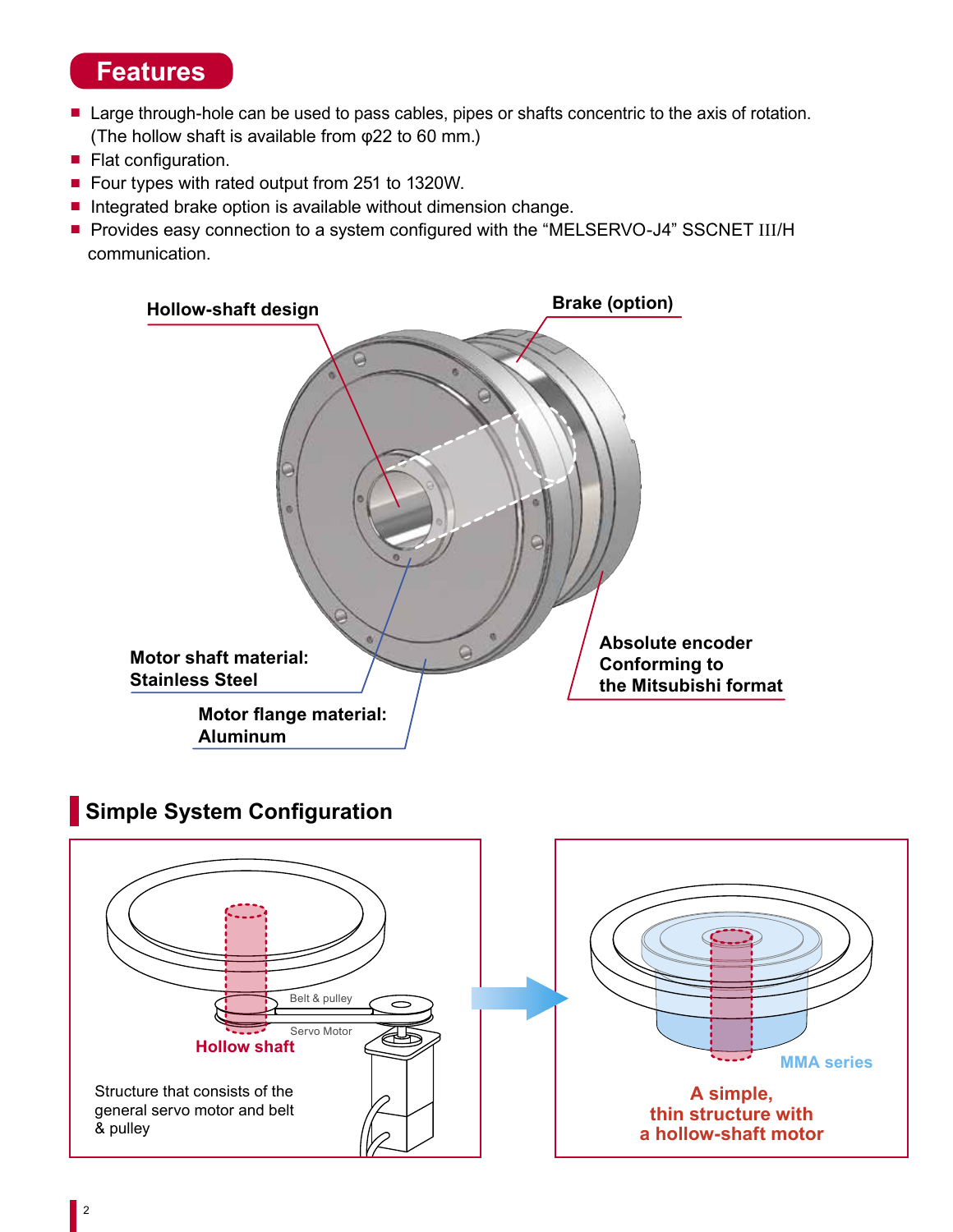## **Mitsubishi AC Servo MELSERVO-J4**

#### **Servo Amplifier compatible with SSCNET III/H MR-J4-B-S033**

Servo Amplifier for SSCNET III/H Advanced High-Speed Motion Network 2.5kHz Velocity Frequency Response Delivers full performance from the MMA Actuator



## **Combination of Servo Amplifier with a Relay Cable**

|                    | Servo amplifier model<br><b>Compatibility with SSCNET</b><br><b>III/H</b> | Relay cable type (separately sold) |                                                                                 |  |  |
|--------------------|---------------------------------------------------------------------------|------------------------------------|---------------------------------------------------------------------------------|--|--|
| Motor model        |                                                                           | Motor cable                        | <b>Encoder cable Note</b>                                                       |  |  |
| MMAB09             | MR-J4-60B-S033                                                            |                                    |                                                                                 |  |  |
| MMAB <sub>12</sub> | MR-J4-100 B-S033                                                          | EWD-MB**-A06-TMC-M                 | MR-EKCBL□M-H (Enhanced flex life product)<br>or MR-EKCBL□M-L (Standard product) |  |  |
| MMAB <sub>15</sub> | MR-J4-200 B-S033                                                          |                                    |                                                                                 |  |  |
| MMAA21A            | MR-J4-500 B-S033                                                          | EWD-MB**D09-TMC-M2                 |                                                                                 |  |  |

For the servo amplifier and encoder relay cable, contact Mitsubishi Electric Corporation.<br>"\*\*" and "i=" in the relay cable type means the cable length. Refer to the following description.<br>Motor wire: 02 = 2 m, 05 = 5 m, 1

Note: MMAA21A must be used in combination with the encoder connector conversion cable provided with the motor.

# **■ SSCNET III/H System Image AC Servo Amplifier** MR-J4-B MR-J4-B-S033 **SSCNET III/H-Applicable**  Easy connection through SSCNET III/H communication! **HG series manufactured by Mitsubishi Electric HG Series Harmonic Drive® NEW!** SHA Series **MMA** Series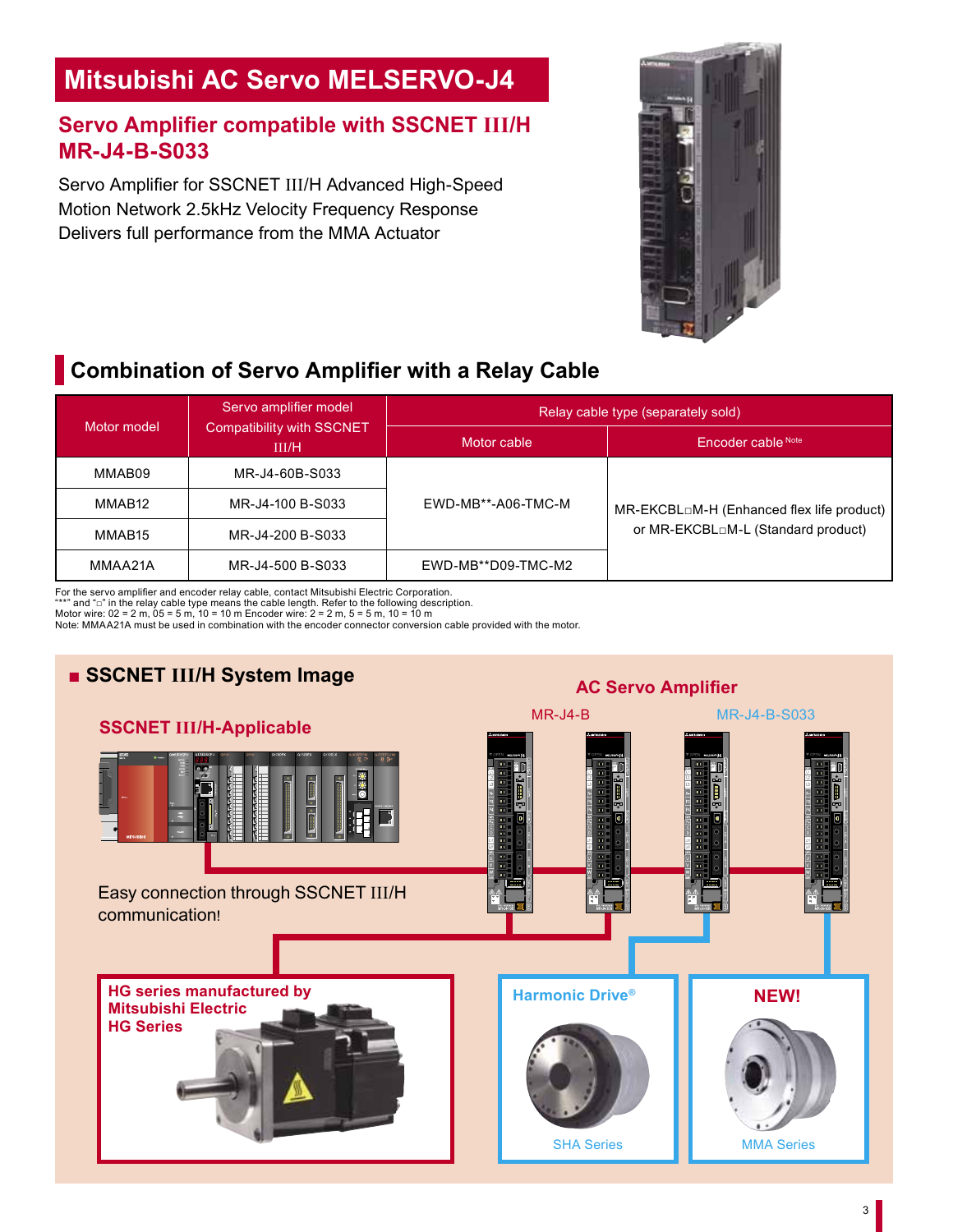**Ordering Code**

# **MMA B 09 A 200 – 16 S17b A – C Y – SP** (1) (2) (3) (4) (5) (6) (7) (8) (9) (10) (11)

|     | <b>Model Name</b>                                                          | AC servo motor MMA series         |
|-----|----------------------------------------------------------------------------|-----------------------------------|
| (2) | <b>Motor Version</b><br><b>Symbol</b>                                      | A: Size 21A<br>B: Size 09, 12, 15 |
| (3) | <b>Size</b>                                                                | 09, 12, 15, 21A                   |
| (4) | <b>Brake</b>                                                               | A: Without brake<br>B: With brake |
| (5) | <b>Applied</b><br><b>Servo</b><br><b>Amplifier</b><br><b>Input voltage</b> | 200VAC                            |

| (6) | <b>Encoder Format</b>                    | Conforming to the Mitsubishi format                                                 |
|-----|------------------------------------------|-------------------------------------------------------------------------------------|
|     | <b>Encoder</b><br><b>Resolution</b>      | 17-bit multi-revolution absolute encoder<br>131,072 pulses/revolution               |
| (8) | <b>Encoder Phase</b><br><b>Angle</b>     | Phase difference between the motor U<br>phase and the encoder origin                |
| (9) | <b>Connector</b><br><b>Specification</b> | C: With standard connectors<br>N: Without connectors                                |
|     | <b>Option Symbols</b>                    | No symbol: Standard product<br>Y: Side exiting cable (Not supported<br>in Size 21A) |
|     | <b>Special</b><br><b>Specifications</b>  | No symbol: Standard product<br>SP: Special-specification product                    |

## **Option**

#### ■ **Side Exiting Cable** (Symbol for option: Y)

Cables (motor cable and encoder cable) are exited from the side of the motor.

Use this option when there is not enough space in the rear direction of housing when installing a motor in the device.

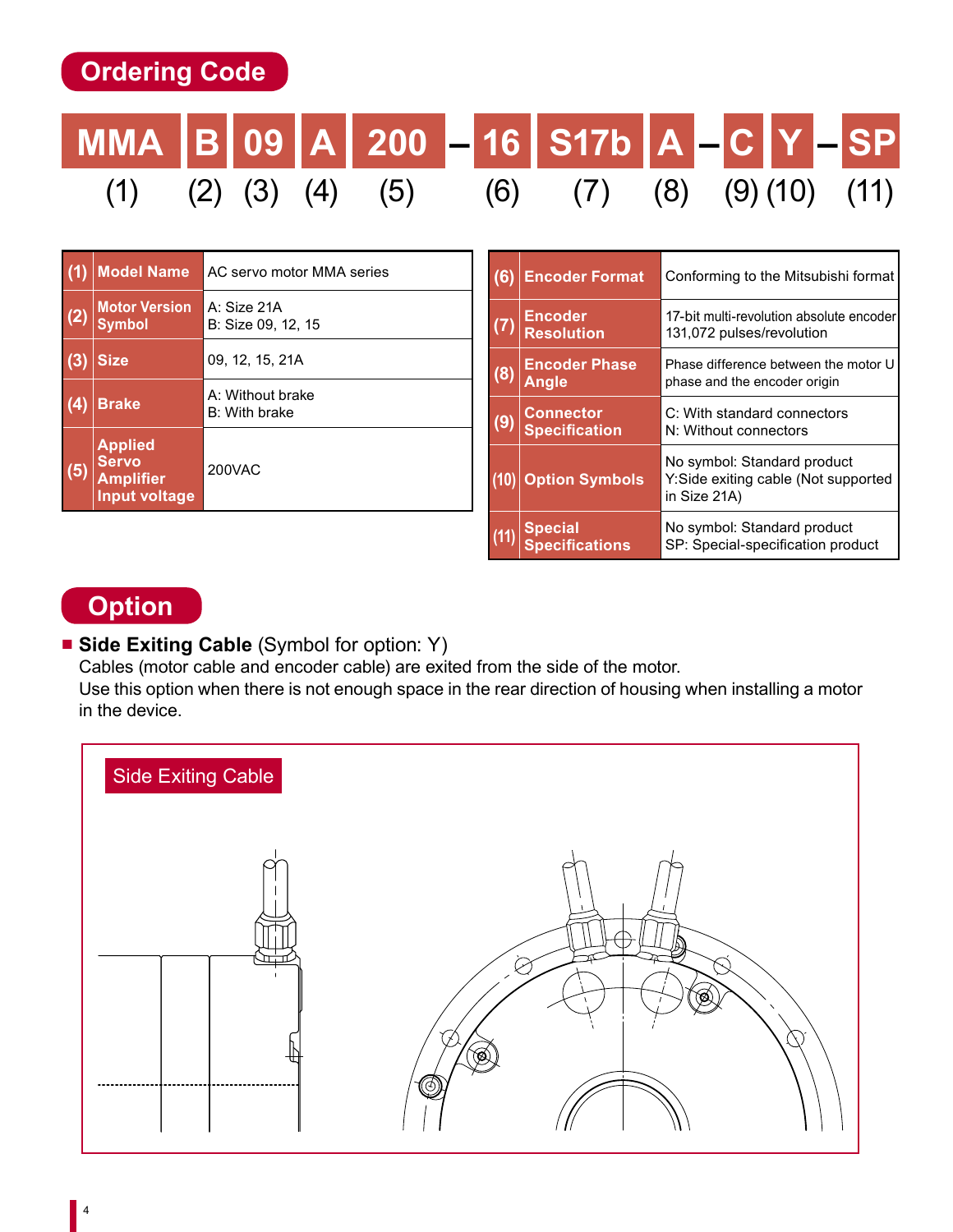## **Motor Specifications**

| <b>Type</b><br>Item                                            |                    |                                          | MMAB09                                                                                                                                                                                                                                                                                                                                                                                                                                 | MMAB <sub>12</sub><br>MMAB <sub>15</sub> |                | MMAA21A          |  |
|----------------------------------------------------------------|--------------------|------------------------------------------|----------------------------------------------------------------------------------------------------------------------------------------------------------------------------------------------------------------------------------------------------------------------------------------------------------------------------------------------------------------------------------------------------------------------------------------|------------------------------------------|----------------|------------------|--|
| Combined servo amplifier                                       |                    |                                          | MR-J4-60 B-S033                                                                                                                                                                                                                                                                                                                                                                                                                        | MR-J4-100 B-S033<br>MR-J4-200 B-S033     |                | MR-J4-500 B-S033 |  |
| V<br>Input power supply voltage                                |                    | 200                                      | 200                                                                                                                                                                                                                                                                                                                                                                                                                                    | 200                                      | 200            |                  |  |
| W<br><b>Rated output</b>                                       |                    | 251                                      | 406                                                                                                                                                                                                                                                                                                                                                                                                                                    | 754                                      | 1320           |                  |  |
| Instantaneous maximum torque <sup>11</sup>                     |                    | <b>Nm</b>                                | 3.0<br>0.31                                                                                                                                                                                                                                                                                                                                                                                                                            | 6.6<br>0.67                              | 13<br>1.33     | 45<br>4.59       |  |
|                                                                |                    | kgf·m<br><b>Nm</b>                       | 0.80                                                                                                                                                                                                                                                                                                                                                                                                                                   | 1.55                                     | 3.60           | 12.6             |  |
| Rated torque*1, *2                                             |                    | kgf·m                                    | 0.082<br>0.158                                                                                                                                                                                                                                                                                                                                                                                                                         |                                          | 0.367          | 1.29             |  |
| Maximum speed <sup>1</sup>                                     |                    | rpm                                      | 5,600                                                                                                                                                                                                                                                                                                                                                                                                                                  | 4,800                                    | 4,000          | 3,000            |  |
| Rated speed                                                    |                    | rpm                                      | 3,000<br>2,500                                                                                                                                                                                                                                                                                                                                                                                                                         |                                          | 2,000          | 1,000            |  |
| Instantaneous maximum current <sup>1</sup>                     |                    | $A_{\rm rms}$                            | 8.9                                                                                                                                                                                                                                                                                                                                                                                                                                    | 18                                       | 29             | 75               |  |
| Rated current <sup>*1, *2</sup>                                |                    | $A_{\rm rms}$                            | 2.5                                                                                                                                                                                                                                                                                                                                                                                                                                    | 4.2                                      | 7.8            | 20.0             |  |
| Torque constant <sup>1</sup>                                   |                    | $Nm/A_{rm}$                              | 0.41                                                                                                                                                                                                                                                                                                                                                                                                                                   | 0.44                                     | 0.54           | 0.72             |  |
|                                                                |                    | kgf·m/A                                  | 0.042                                                                                                                                                                                                                                                                                                                                                                                                                                  | 0.045                                    | 0.055          | 0.073            |  |
| Inductive voltage constant <sup>3</sup>                        |                    | V/(r/min)                                | 0.043                                                                                                                                                                                                                                                                                                                                                                                                                                  | 0.046                                    | 0.057          | 0.075            |  |
| Phase resistance (20°C)                                        |                    | Ω                                        | 1.2                                                                                                                                                                                                                                                                                                                                                                                                                                    | 0.33                                     | 0.19           | 0.028            |  |
| Phase inductance                                               |                    | mH                                       | 3.0                                                                                                                                                                                                                                                                                                                                                                                                                                    | 1.4                                      | 1.2            | 0.29             |  |
| Moment of Inertia<br>( ) indicates the model                   | GD <sup>2</sup> /4 | $x$ 10 <sup>-4</sup> kg·m <sup>2</sup>   | 1.78<br>(2.16)                                                                                                                                                                                                                                                                                                                                                                                                                         | 6.45<br>(6.83)                           | 15.8<br>(19.8) | 125<br>(141)     |  |
| equipped with a brake.                                         | J                  | x 10 <sup>-4</sup> kgf·cm·s <sup>2</sup> | 18.2<br>(22.1)                                                                                                                                                                                                                                                                                                                                                                                                                         | 65.8<br>(69.7)                           | 161<br>(202)   | 1280<br>(1444)   |  |
| Allowable radial load (static)                                 |                    | N.                                       | 800                                                                                                                                                                                                                                                                                                                                                                                                                                    | 1200                                     | 2400           | 4500             |  |
|                                                                |                    | kgf                                      | 81.6                                                                                                                                                                                                                                                                                                                                                                                                                                   | 122                                      | 245            | 459              |  |
| Allowable axial load (static)                                  |                    | N.                                       | 2400<br>245                                                                                                                                                                                                                                                                                                                                                                                                                            | 3600<br>367                              | 5000<br>510    | 14000<br>1429    |  |
| Rated radial load                                              |                    | kgf<br>N                                 | 185                                                                                                                                                                                                                                                                                                                                                                                                                                    | 233                                      | 530            | 1040             |  |
| (At the rated speed)                                           |                    | kgf                                      | 18.9                                                                                                                                                                                                                                                                                                                                                                                                                                   | 23.8                                     | 54.1           | 106.1            |  |
| Rated axial load                                               |                    | N                                        | 105                                                                                                                                                                                                                                                                                                                                                                                                                                    | 130                                      | 180            | 880              |  |
| (At the rated speed)                                           |                    | kgf                                      | 10.7                                                                                                                                                                                                                                                                                                                                                                                                                                   | 13.3                                     | 18.4           | 89.8             |  |
| Encoder type                                                   |                    |                                          | Absolute encoder                                                                                                                                                                                                                                                                                                                                                                                                                       |                                          |                |                  |  |
|                                                                |                    | Single turn motor<br>revolution          | $2^{17}(131,072)$                                                                                                                                                                                                                                                                                                                                                                                                                      |                                          |                |                  |  |
| <b>Encoder resolution</b>                                      |                    | Multi-revolution counter*4               | $2^{16}(65,536)$                                                                                                                                                                                                                                                                                                                                                                                                                       |                                          |                |                  |  |
| Mass<br>() indicates the model equipped<br>kg<br>with a brake. |                    | 2.0<br>(2.1)                             | 3.4<br>(3.8)                                                                                                                                                                                                                                                                                                                                                                                                                           | 5.5<br>(6.2)                             | 17.5<br>(19.7) |                  |  |
| Ambient environment specification                              |                    |                                          | Operating temperature: 0 to 40°C/Storage temperature: -20 to 60°C<br>Operating/storage humidity: 20 to 80% RH (non-condensing)<br>Vibration resistance: 25m/s <sup>2</sup> (frequency: 10 to 400 Hz) / impact resistance: 300 m/s <sup>2 *5</sup><br>No dust, metal powder, corrosive gas, flammable gas, oil mist, or other similar material.<br>Place indoors without being exposed to direct sunlight.<br>Altitude: 1,000 m or less |                                          |                |                  |  |
| Motor insulation                                               |                    |                                          | Insulation resistance: 100 ΜΩ (500 VDC) or higher<br>Dielectric strength voltage: 1500 VAC/min<br><b>Insulation class: A</b>                                                                                                                                                                                                                                                                                                           |                                          |                |                  |  |
| <b>Mounting direction</b>                                      |                    |                                          | Can be installed in any direction.                                                                                                                                                                                                                                                                                                                                                                                                     |                                          |                |                  |  |
| <b>Protective structure</b>                                    |                    |                                          | Totally enclosed self-cooled type (IP54)                                                                                                                                                                                                                                                                                                                                                                                               |                                          |                |                  |  |

The values in the table above show typical values.<br>\*1: They are typical characteristics in the case of combinations with our driver (driven with the ideal sine wave).<br>\*2: This is the value for saturated temperature when in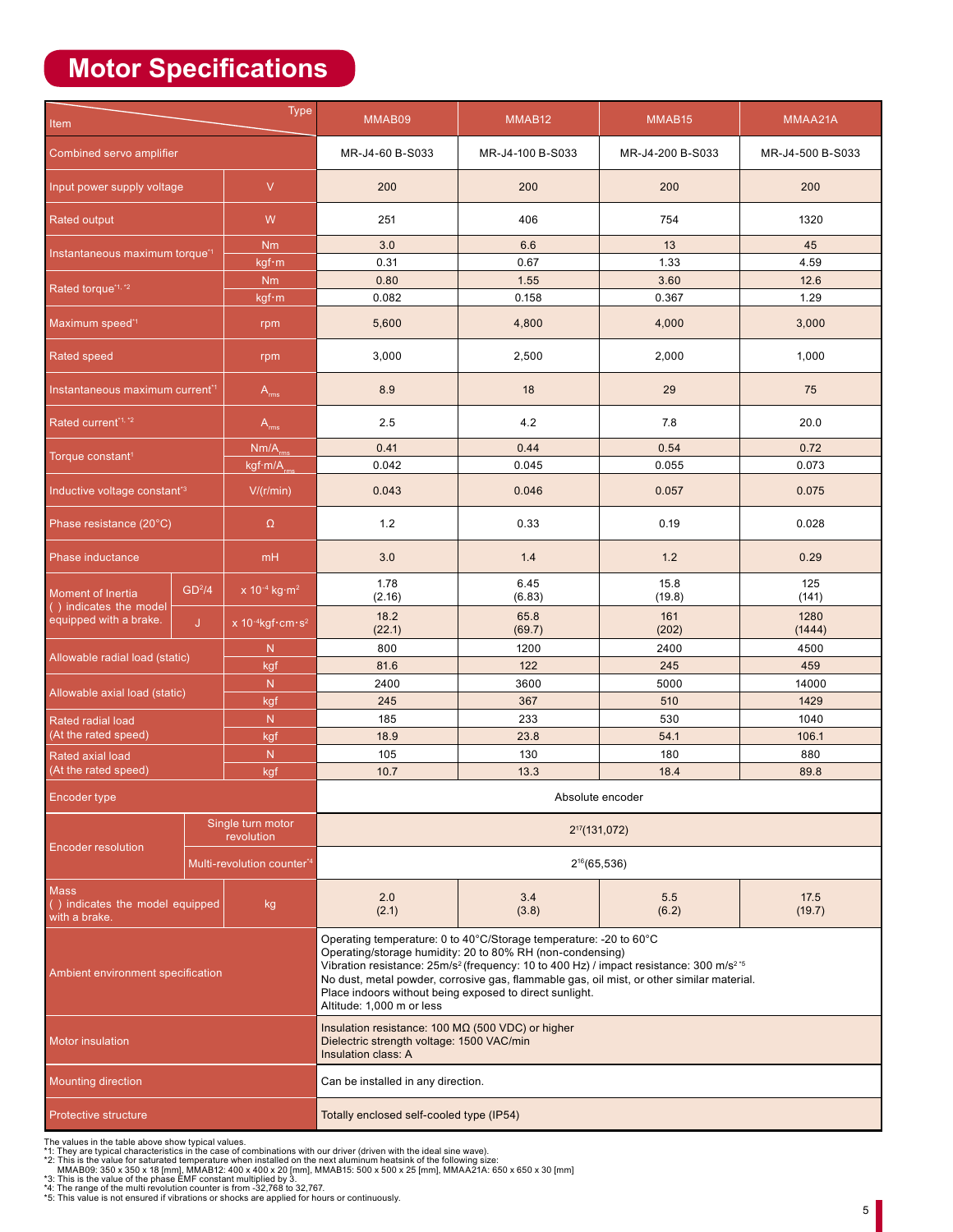## **Operating Range**





#### **MMAB12/MR-J4-100B-S033**



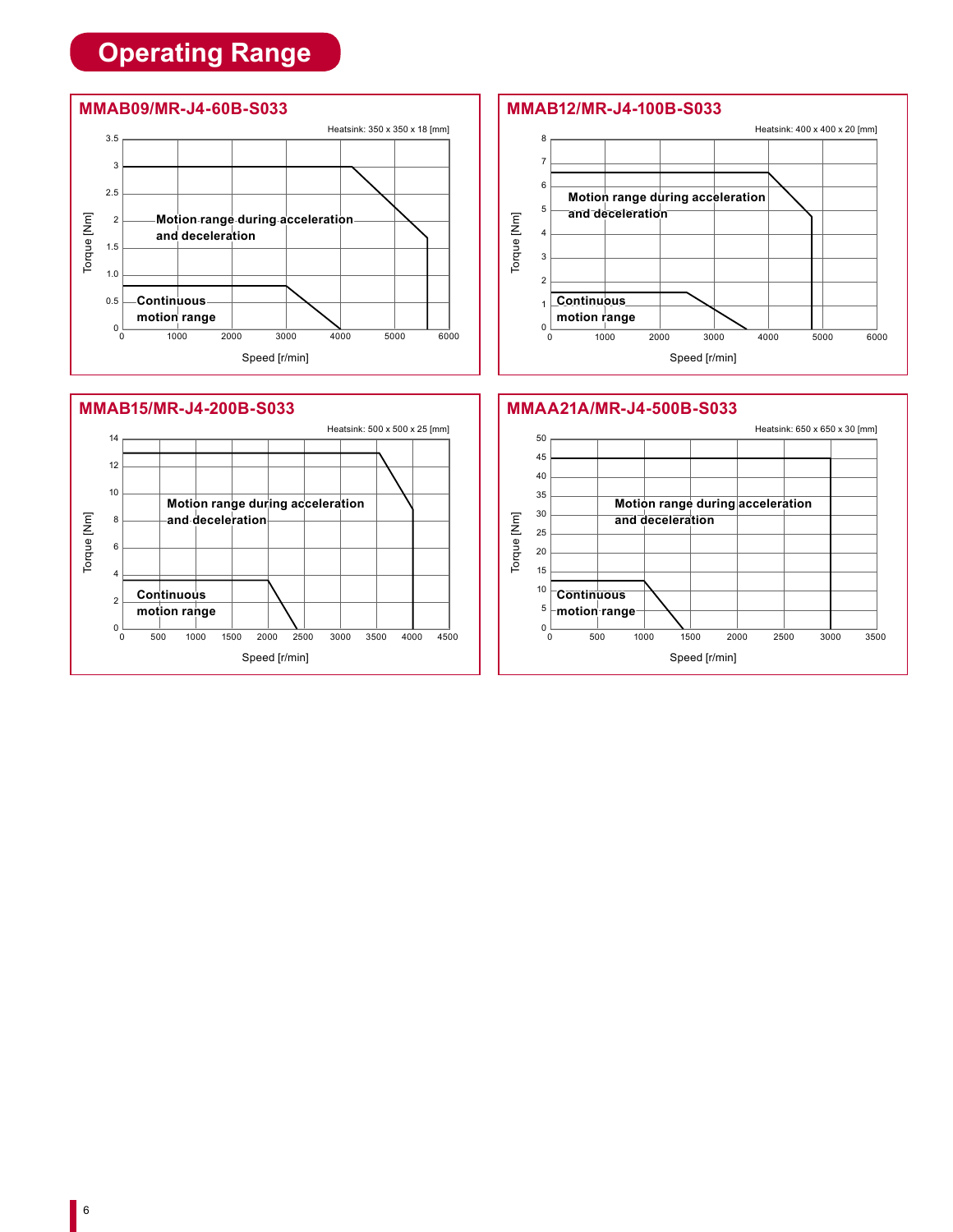## **External Dimensions**



|  | (Unit: mm) |
|--|------------|
|  |            |

| Dimension                                  | MMAB09      | MMAB12<br>MMAB15 |                    | MMAA21A          |  |
|--------------------------------------------|-------------|------------------|--------------------|------------------|--|
| $\phi A$                                   | 114         | 146              | 175                | 247              |  |
| $\overline{\mathsf{B}}$                    | 88.5        | 95.5             | 110                | 157              |  |
| $\phi\mathsf{C}$                           | 90 h7       | 114 h7           | 140 h7             | 200 h7           |  |
| $\phi D$                                   | 34 h6       | 43 h6            | 59 h6              | 88 h6            |  |
| φE (hollow diameter)                       | 22          | 30               | 40                 | 60               |  |
| $\phi \mathsf{F}$                          | 94 h7       | 122 h7           | 145 h7             | 210 h7           |  |
| ${\mathsf G}$                              | $\,$ 5 $\,$ | $\,$ 5 $\,$      | $\,6\,$            | $\bf 8$          |  |
| $\mathsf{H}% _{0}\left( \mathsf{H}\right)$ | $\sqrt{5}$  | $\overline{5}$   | $5\overline{)}$    | $\boldsymbol{8}$ |  |
| т                                          | 13          | 15               | 19                 | 39               |  |
| $\varphi J$                                | $102$       | 132              | 158                | 226              |  |
| $\mathsf K$                                | $\,6\,$     | 6                | 6                  | 8                |  |
| $\varphi L$                                | 4.5         | $5.5\,$          | $6.6\,$            | 9.0              |  |
| $\phi M$                                   | 28          | 36               | 50                 | $74\,$           |  |
| $\bar{\text{N}}$                           | M3X6        | M3X6             | M4X8               | M5X10            |  |
| P                                          | Φ3 H7X5     | Φ3 H7X5          | Φ4 H7X7<br>Φ5 H7X8 |                  |  |